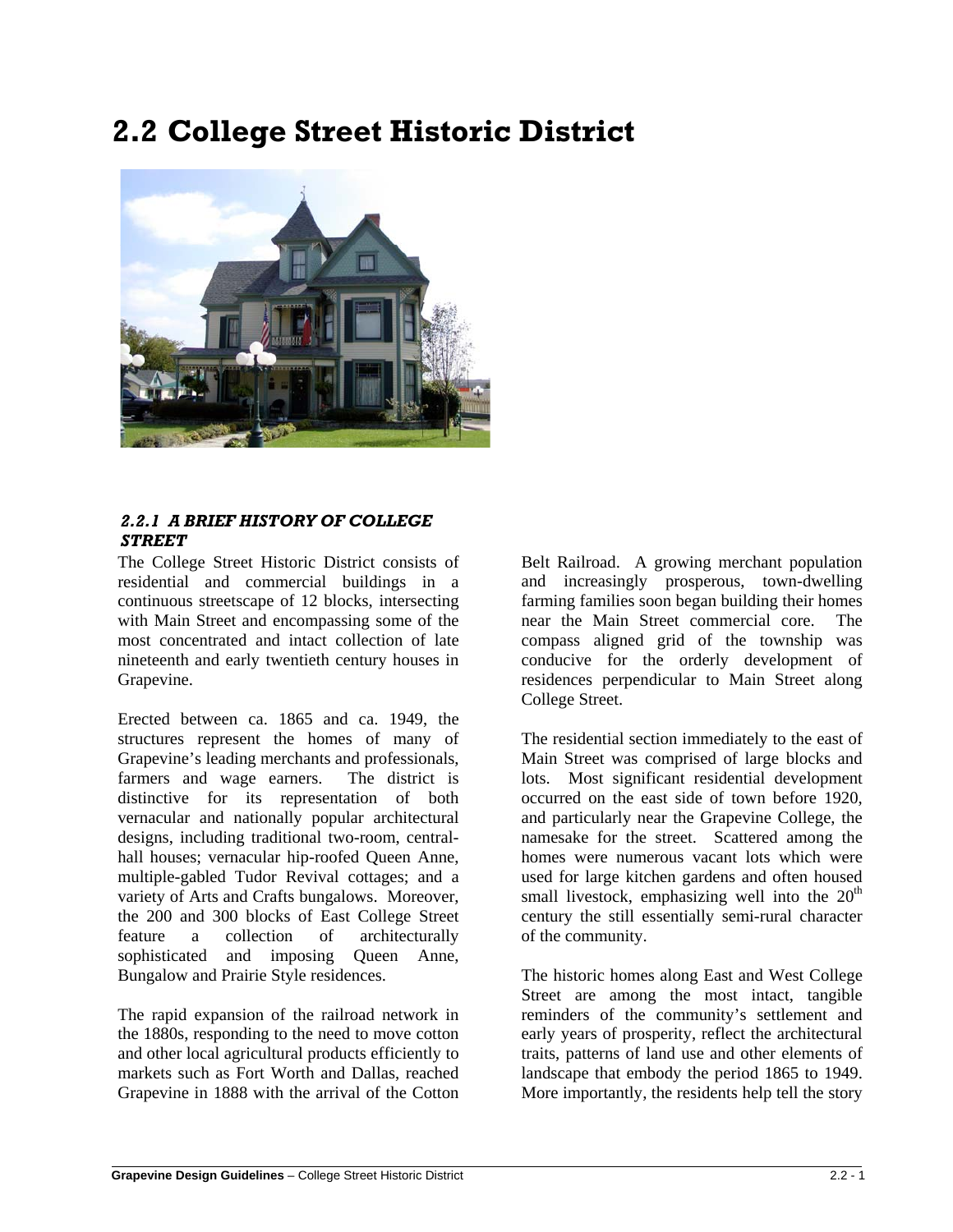of the families and individuals who contributed to the growth and development of Grapevine.



ARTS & CRAFTS STYLE HOUSE, BOONE LISCOMP HOME 322 E. COLLEGE STREET

# *2.2.2 READING YOUR BUILDING*

Property Owners planning to make exterior changes to a historic building should start by identifying the features and materials that give their structure its unique character, as well as its historic and non-historic elements. By taking the time to recognize and understand significant features, you will be much more likely to plan a project that is compatible with the original style of the building.

If, after looking over these guidelines, you would still like more information, the staff at the City of Grapevine will be happy to arrange a preapplication meeting. Staff can provide additional advice on the character of your building and how it relates to your planned project.

Learning to read a building and identify its significant elements is not complicated. Begin by thinking about and answering the questions below.

**Step One:** Identify the overall visual aspects of a building. Do not focus on the details, but on the setting and architectural context. Begin by working through the checklist below.

*Shape:* What is there about the form or shape of the building that gives the building its identity? Is it short and squat, or tall and narrow?

# *Roof and Roof Features:*

How does the roof shape or pitch contribute to the building's character? Are there unique features like weathervanes, cresting or cupolas?

# *Openings:*

What rhythm or pattern does the arrangements of window or door openings create? Are there unusually-shaped window openings or distinctive entryways?

# *Projections:*

Are there parts of the building that are character-defining because they project from the walls of the building like porches, cornices, bay windows, or balconies? Are there turrets, or widely overhanging eaves, projecting pediments, or chimneys?

# *Trim and Secondary Features:*

How does the window and door trim contribute to the character of the building? Be sure to consider the decoration, color, or patterning of the trim. What about secondary features like shutters, decorative gables and railing?

#### *Materials:*

From a distance, what contribution do the color, texture, and combination of exterior materials make to the overall character of the building?

#### *Setting:*

What aspects of the setting are important in establishing the visual character of the site? Think about the building's setback, alignment with adjacent buildings, plantings, fencing, terracing, and outbuildings, and its relationships to the street and alley.

**Step Two:** Identify the character of the building at close range. Assess the color and texture of the building materials as they convey the craftsmanship and age that give the building its unique appearance. Begin by working through the checklist below.

*Materials at Close Inspection:* Are there one or more materials that have an inherent texture that contribute to the close-range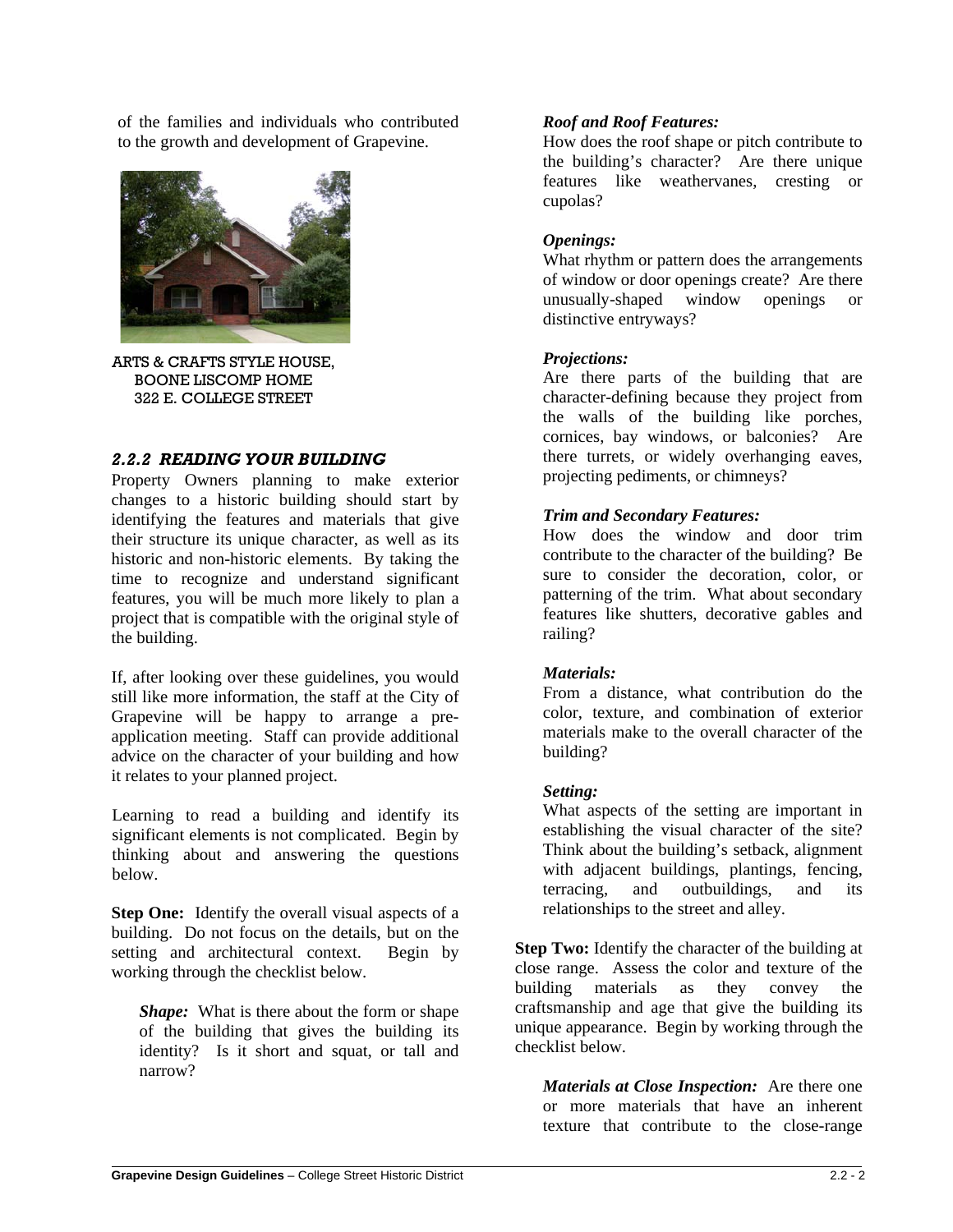character, such as stucco, exposed aggregate, concrete, or brick textured with vertical groves?

*Craft Details:* Is there high-quality brickwork with narrow mortar joints, or hand-tooled or patterned stonework? Are there hand-split or hand dressed clapboards or machinesmoothed beveled siding? Craft details, whether handmade or machine-made, contribute to the character of a building because they are manifestations of the time in which the work was done and of the tools and processes that were used.

# *2.2.3 CHARACTER DEFINING FEATURES*

Character defining features means those architectural materials and features of a building that define the historic nature or character of the building. Such elements may include the form of the building, exterior cladding, roof materials, door and window design, exterior features such as canopies and porches, exterior and interior trim, etc.

Examples of character-defining features are:

# *Site:*

- Exhibits a grid pattern of streets with a secondary circulation system of alleys;
- May possesses historic curbing and paving materials of asphalt and concrete;
- May have consistent topography;
- Has varied lot sizes, and setbacks at the property line; and
- Is enhanced by mature plantings and street trees.

# *Brick:*

- Is used in a range of building styles from all eras ranging from vernacular residential to mid  $20<sup>th</sup>$ -century minimal traditional styles;
- Enhances architectural character through its color, texture, dimensionality, and bonding patterns.



#### EAVE AND BRICK DETAIL

# *Wood:*

- Articulates stylistic features in door and window trim, cornices, eaves, porch elements, and decorative trim;
- Is a relatively common exterior cladding material, especially for Craftsman houses; and
- Has remained relatively free from the application of synthetic siding.

# *Windows:*

- Are generally wood, double-hung;
- Have one-over-one glazing patterns or a decorative upper sash; and
- Often possess additional ornament when used in upper-story windows.



TRIPLE 2/1 WOOD WINDOWS

#### *Doors:*

- Are usually sheltered by front porches;
- Stand alone or are accompanied by sidelights and transoms.

# *Roofs:*

- Often establish relationships among houses on a given block in their overall form;
- Exhibits a wide range of configurations some complex and some simple; and
- Employs various sheathing materials, color, and types of ornament to add visual distraction.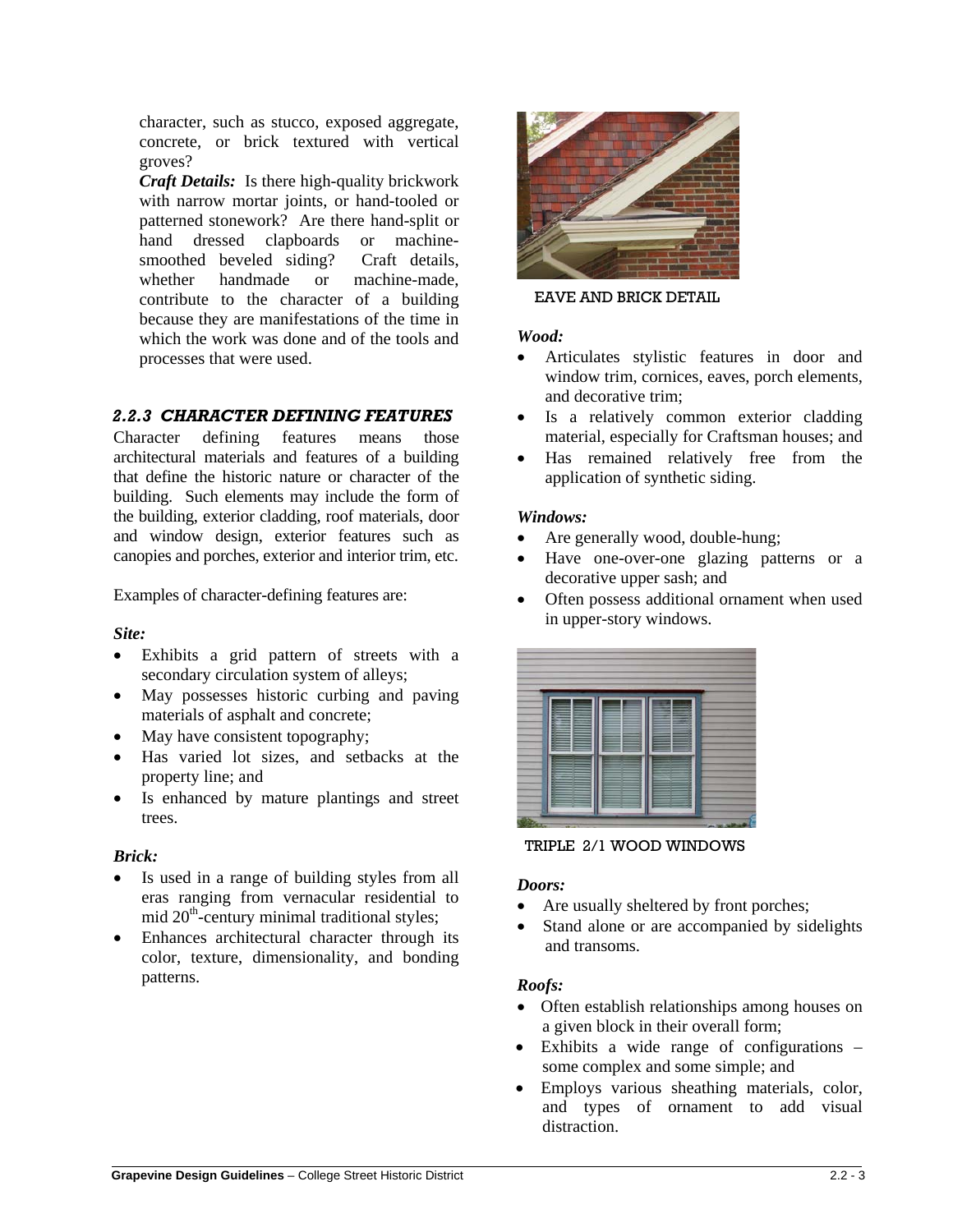

#### MULTI-GABLE ROOF

#### *Applied Ornament:*

- Distinguishes a variety of façade elements windows, doors, walls and roof eaves;
- Uses features such as brackets to add dynamism.



COLUMN DETAIL (VICTORIAN)

#### *Rear Facades:*

- Face onto the rear yard;
- Have limited ornamentation; and
- Often include secondary entrances and windows.

#### *Alleys:*

- Represent an important historic feature of the district's transportation network; and
- Provide a primary means of commercial access for those with rear parking.

Refer to *'Design Guidelines'* (Part 4) and *'Technical Guidelines'* (Part 5) for additional information.

# *2.2.4 PRESERVATION PRINCIPLES*

The authenticity of Grapevine's College Street and its historic residential buildings sets the community apart from our neighbors. Grapevine's unique quality of life will be protected with thoughtful rehabilitation and restoration of our historic resources in the College Street Historic District.

As described in the *Introduction and General Information* chapter of these Guidelines, allowing each existing property in the College Street Historic District to authentically tell the story of its own period in time, while reinforcing the historical period of significance with infill construction, is the goal of the historic district designations. The preservation and conservation of original architectural features is preferred, rather than "modernization" or "updating" of older properties, or imposing a false "historical look" on newer properties.

A number of guiding preservation principles modeled after the Secretary of the Interior's *Standards for Rehabilitation* are outlined below. Reading through these principles will help you begin to think about how you can carry out your upcoming project in a way that both enhances your historic building or site and preserves its character-defining features.

*Relationships:* When evaluating the appropriateness of a given project, the structure, the site and the relationship to the rest of the College Street district should be given careful consideration.

*Use:* Historic structures within the College Street preservation district should be used for their originally intended purpose or for an alternate purpose that requires minimal alteration to the building or site.

*Historic Character:* the historic character of existing buildings and the College Street historic district can be best preserved by the repair of original materials rather than replacement. Repair and restoration is often more cost effective than replacement, conserves energy and reduces the amount of trash added to landfills. Removal or alternation of historic fabric compromises the original character of a building or site and should be avoided.

*Alterations:* Repair is always preferred over replacement. When replacement is necessary, materials should replicate or match the visual appearance of the original.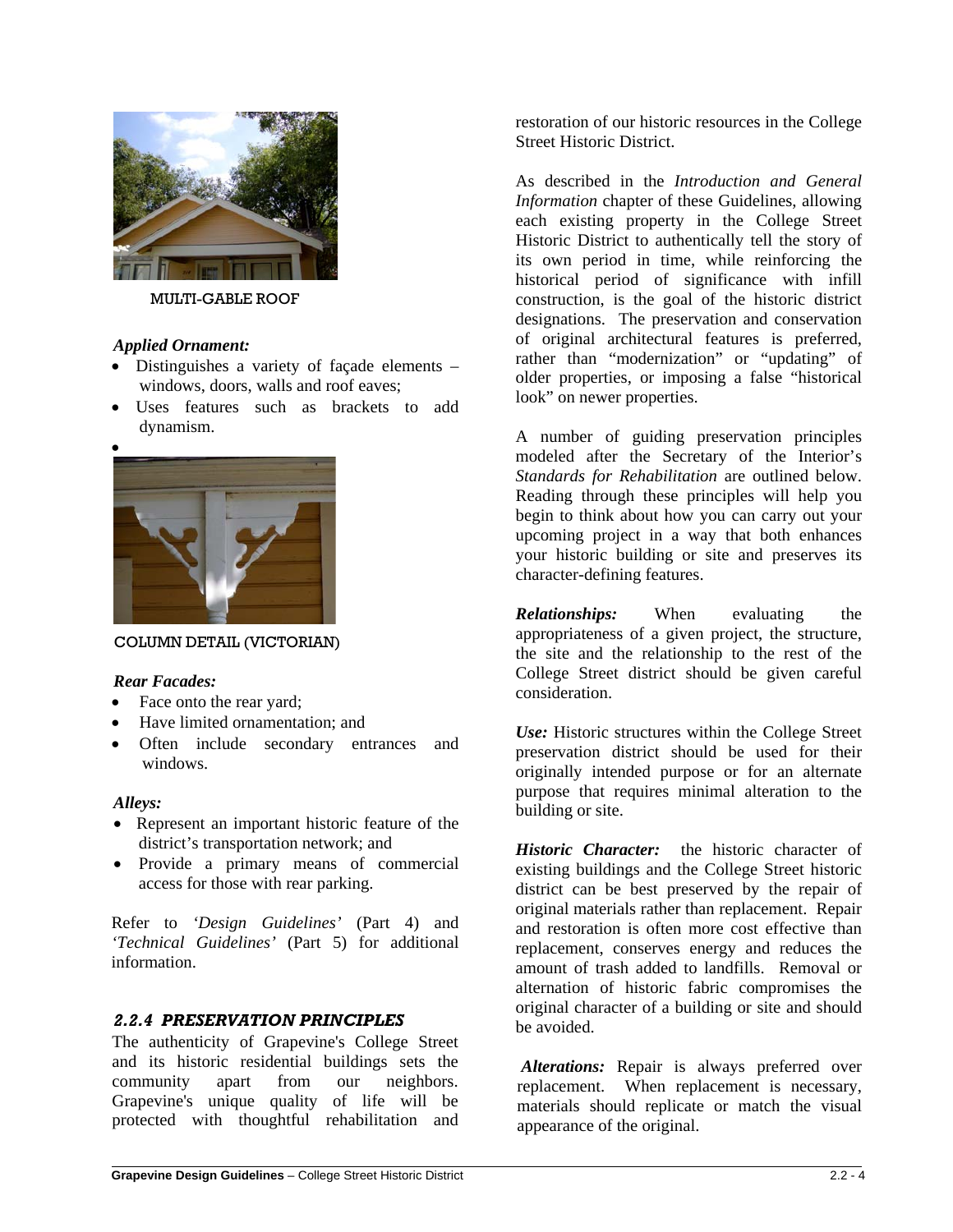A high level of craftsmanship distinguishes structures within local preservation districts. Distinctive features, finishes, and construction techniques should be preserved whenever possible.

Properties, however, do change over time. Those alternations that have become historic in their own right should be maintained as a record of a resource's physical evolution.

*New Construction and Addition:* Additions should be designed to minimize impact to historic fabric and should be compatible with the main structure in massing, size and scale.

A New, infill construction should reflect the character of the district during its historic period of significance, and should be designed so that it is compatible with its neighbors in size, massing, scale, setback, façade organization, and roof form. New construction may also draw upon established stylistic elements within the district to create a sympathetic design but one that is clearly of its own era.

*False Historicism:* Additions that use new or salvaged material to create a conjectural or falsely historic appearance are inappropriate. Only when a previously demolished Grapevine building can be accurately replicated may a reproduction be considered.

*Treatments:* Chemicals and physical treatments should always be as gentle as possible, since harsh methods (like sandblasting) can irreversibly damage historic fabric.

*Archeology:* Historic sites often contain archeological resources, which should be protected and preserved whenever possible. If artifacts are found, contact the Historic Landmarks Commission for assessment.